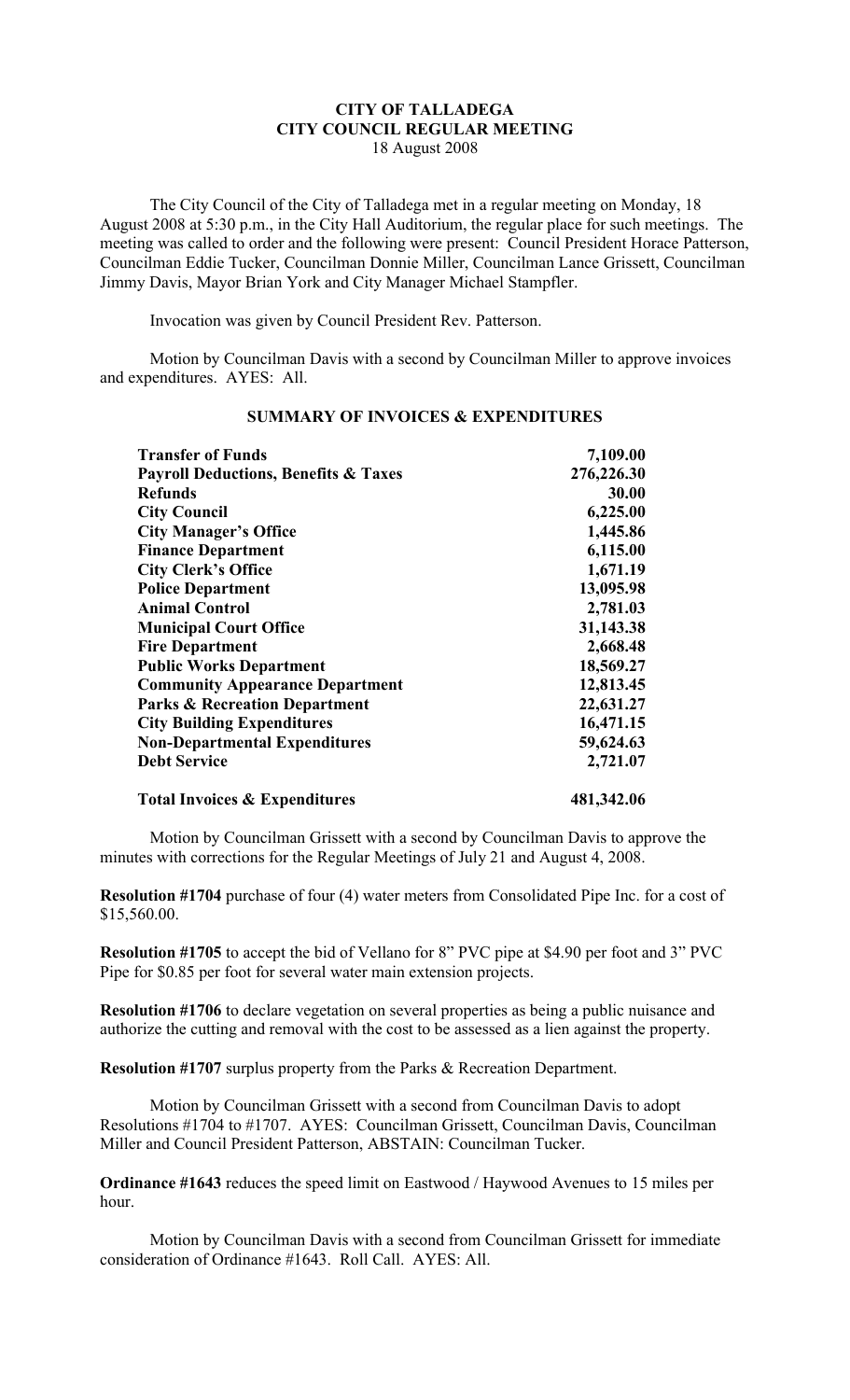Motion by Councilman Grissett with a second from Councilman Davis for reading of the heading only of Ordinance #1643. Roll Call. AYES: All.

**An ordinance to regulate and restrict the speed at which any person shall operate a motor vehicle on Haywood Avenue and Eastwood Avenue from the intersection of the north side of Cherry Street and Haywood Avenue northerly along Haywood Avenue and Eastwood Avenue to the intersection of the south boundary of Bowie Street and Eastwood Avenue within the City of Talladega, Alabama, and to provide punishment for the violation thereof.**

Motion by Councilman Davis with a second by Councilman Grissett for adoption of Ordinance #1643. Roll Call. AYES: All.

**Ordinance #1644** adopts the City of Talladega's Purchasing Policy.

Motion by Councilman Grissett with a second from Councilman Davis for immediate consideration of Ordinance #1644. Roll Call. AYES: All.

Motion by Councilman Grissett with a second from Councilman Davis for reading of the heading only of Ordinance #1644. Roll Call. AYES: All.

## **An ordinance establishing purchasing policy and procedure for the City of Talladega, Alabama.**

Motion by Councilman Grissett with a second by Councilman Davis for adoption of Ordinance #1644. Roll Call. AYES: All.

Motion by Councilman Grissett with a second by Councilman Davis to approve invoices and expenditures for the Water Department. AYES: Council President Patterson, Councilman Davis, Councilman Grissett and Councilman Miller, NAY: Councilman Tucker

**Expenditures for August 1-14, 2008 \$ 310,697.63**

Councilman Miller indicated that he wanted the travel policy to be re-addressed especially the question of the per diem which he believes is too high.

The City Manager presented the proposed budget. He stated that the budget addressed issues put forth by citizens in the town meeting. The budget would be discussed in greater detail during the budget work sessions but the key points were commercial redevelopment, marketing of the city, downtown revitalization, quality of life (Veterans' Park, etc), partnership with the school system, infrastructure improvements of which there are many, contractural services, and safety and protection issues to help Talladega progress and move forward. The Manager stated that because he was new, he may be in an overreaction stage, but it was a critical time for the public and the council to take measure and move forward together as a community. The issuance of a bond would help the community to make significant changes. The Manager suggested that the  $175<sup>th</sup>$  anniversary of the City would be a good time to show off improvements in the community. The water and sewer increase, which has already been mentioned in the newspaper, will be used to make the City more attractive to business and rehabilitating the infrastructure is essential to the everyday part of our lives. Hopefully the citizens will be able to see around this rate raise to understand how this is necessary to moving forward.

Budget work sessions were scheduled for Monday, August  $25<sup>th</sup>$  and Monday, September  $8<sup>th</sup>$ , if necessary. The next regular Council meeting was moved to Thursday, September  $4<sup>th</sup>$ , due to the Labor Day holiday.

Manager Stampfler indicated that the water meter installation at the Federal Corrections Institute had been completed.

An update on the in-kind services to the School Board was presented to the Council. There was some discussion on having the School Board present to the Council a request with something that will directly affect student services such as academic programs linked to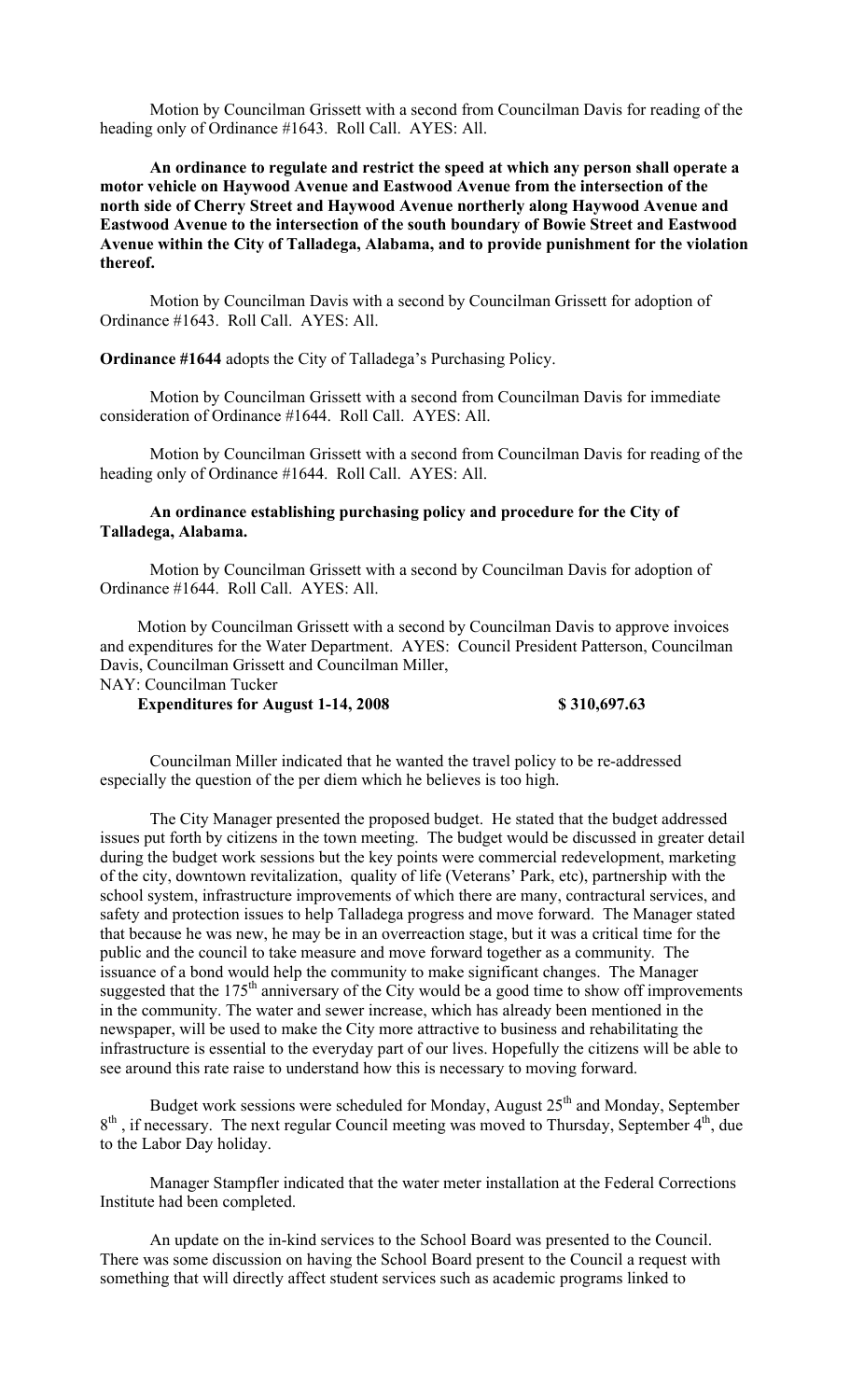improvement achievement levels. Councilman Davis announced that a joint Board of Education meeting will be held on September  $23<sup>rd</sup>$  at 5:30 pm with the location to be announced later. The ALDOT agreements for the school signals on Highway 77 and South Street had been signed and sent back to ALDOT.

The Council was informed that the painting contract on the interior of the Bemiston Recreation Center was completed. Councilman Grissett commented on the improvement inside and outside which gave a more consumer-friendly appearance.

Councilman Miller commented on the numerous break-ins to the Community Appearance building and recommended that the City look into the old Wehadekee building as a possible location for City vehicles. Manager Stampfler indicated that he believed other options such as security cameras at all the City's facilities was an appropriate option and that the buildings along the downtown should be preserved for commercial development. Councilman Tucker also recommended security cameras for park areas and areas of high crime and littering.

Councilman Miller asked for an update on the Crossings of Talladega project. The Manager stated that he had a meeting with Ms. Gray about two weeks ago. He indicated that the City needs information on how much sales tax and water sales the development may bring in order to justify the cost of the line. The Manager indicating that the cost of the line coming from the hotel is about \$25,000 and then the boring under the highway will have a large price tag. The Manager also indicated that the city policy is that the developer must pay for such costs. Councilman Miller stated that the City needs to have in writing for new business a checklist so that they know what they need to do to start business in the City. The Manager agreed and stated that the proposed Community Development Department would be able to do that.

Councilman Tucker commented on the drug problem in Knoxville. He also addressed the issue of noise pollution from boom boxes and requested help from patrols in the area at night. Council President Patterson suggested unmarked cars and stronger enforcement of the existing noise ordinance.

Councilman Tucker also addressed the issue of the railroad crossings and asked the City Manager's help. The Manager indicated that he had sent a certified letter to the railroads and that he would also be looking into the use of rubberized crossings. Councilman Miller commented on the train blocking the roadway for at least an hour from 12:30 to 1:30 which was a major interruption of traffic.

Councilman Tucker requested lights at Edythe Sims Park. Councilman Tucker also requested more speed breakers. The Manager indicated that there was money in the budget for some breakers, though perhaps not for all breakers requested. Councilman Tucker indicated that some progress had been made on dilapidated houses and high grass and that it was encouraging with the passing of the new ordinance but the grass is growing taller faster than can be tolerated. Councilman Tucker also requested sidewalks to the Six Points area and indicated that this issue was critical. Council President Patterson asked that Councilman Tucker discuss this issue at the budget work session.

Councilman Grissett commented that there was a better follow-up mentality on the part of the City. He was pleased to see the budget proposal and purchasing policy. Councilman Grissett also stated that there are some lingering issues that are moving forward such as Veterans' Park. Councilman Grissett stated that he believes the citizens like the changes that they see happening as the City moves forward with planning, direction and some caution.

Councilman Davis announced the Presbyterian Oaks III grand opening at noon on Friday, and described how a \$10,000 donation turned into a 1.9 million dollar facility for the elderly. He further emphasized that for funding one should first go to the community and then as a resort to the Council. Councilman Davis indicated that he was pleased with the budget packets that the Council received and that he realized the City had a long way to go but felt we were heading in the right direction. Councilman Davis also stated that we must look seriously at our agencies to see if they are doing what the City needs them to do.